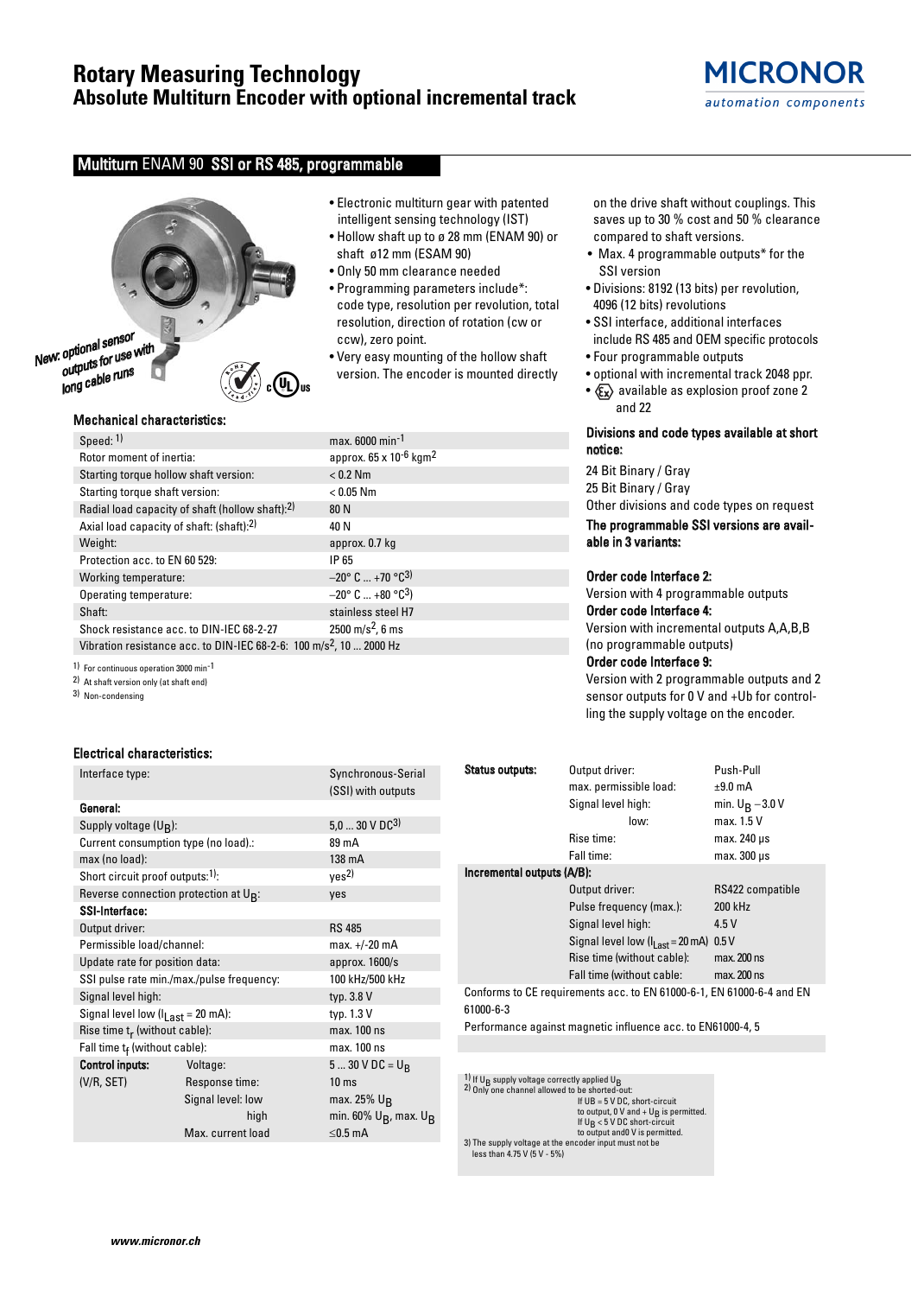# Multiturn ENAM 90 SSI or RS 485, programmable

#### **Control inputs:**

# F/R input for change of direction:

The encoder can output increasing code values when the shaft is rotated either clockwise or counter-clockwise (when looking from the shaft side).

There are two methods for selecting the appropriate option:

- 1. Via hardware configuration of the F/R input BEFORE powering up the encoder
- 2. By programming the device using the Micronor programming tool.

The following table shows the function selection dependent on hardware and software settings: Hardware configuration of the F/R input:

| Hardware configuration                    | Programmed selection using the | Function:                                                              |
|-------------------------------------------|--------------------------------|------------------------------------------------------------------------|
| of the F/R input                          | Micronor programming tool      | increasing code value when the shaft is<br>in the following direction: |
| "low" (OV) on the $F/R$ input $(=cw)$     | <b>CW</b>                      | <b>CW</b>                                                              |
| "high" $(+UB)$ on the F/R input $(= ccw)$ | <b>CW</b>                      | <b>CCW</b>                                                             |
| "low" (0V) on the $F/R$ input $(=cw)$     | ccw                            | ccw                                                                    |
| "high" $(+UB)$ on the F/R input $(= ccw)$ | <b>CCW</b>                     | <b>CCW</b>                                                             |

gramming

2. Apply power to the encoder

power supply is 10 ms.

#### Notes:

- Any hardware configuration of the F/R input must take place BEFORE powering up the encoder!
- If the F/R input is not configured, then a 0V configuration will apply (default condition)!

– If the direction of rotation is changed due to the F/R configuration, without activating the SET function again, and if the encoder is also then powered up again, a new position value may be outputted, even if the physical shaft position of the encoder has not moved! This is due to internal conversion processes.

# SET input:

This input is used for a one-time alignment (zeroing) of the encoder immediately after installation. A high control pulse (+UB) applied to this input for a minimum of 10 ms will reset the current encoder position to the pre-programmed setpoint value.

#### Notes:

- SET function should only be implemented when the encoder shaft is at rest.
- For the duration of the SET pulse the SSI interface does not working and therefore does not output any valid position values! In order to avoid malfunctions, no SSI clock pulse should occur during the SET pulse.

# **Encoder outputs1)**

| Output | Default-function:             |
|--------|-------------------------------|
| At:    | battery control <sup>2)</sup> |
| A2:    | not activated <sup>2)</sup>   |
| A3:    | not activated <sup>2)3)</sup> |
| Δ4٠    | not activated <sup>2)3)</sup> |

1) Not available for versions with incremental track 2) Programmable with the optional programming

software 3) With the order code Interface 9 assigned to the

sense outputs.

# Programmable function with optional Micronor software

Programmable features with optional programming tool

- Type of code
- Resolutions per revolution
- Number of revolution
- Total resolution

• Direction of rotation

trol etc.

• Offset for mechanical zero point compensation etc....

The outputs are not activated in the factory setting (default). They can be activated and defined with the optional MIcronor programming software e.g. limit switch, overspeed and temperature con-

| value within the encoder's measuring range can be defined.                                                                                                                                                                                                         |
|--------------------------------------------------------------------------------------------------------------------------------------------------------------------------------------------------------------------------------------------------------------------|
| - If a cable wire is used to configure the SET input, then for EMC<br>reasons the wire should not remain open but should if at all possi-<br>ble be tied to 0 V, provided no SET pulse is triggered!<br>- The response time of the SET input with $+UB = 530$ V DC |

The start-up procedure for the encoder should therefore follow this sequence:

3. Activate the SET function, if desired (see SET input below)

programming software or can, on request, be done in

not remain open but should be tied either to 0V or UB!

1. Determine the count direction of the encoder either via the F/R input or via pro

– If using a cable wire to configure the F/R input, then for EMC reasons the wire should

The programming of the setpoint can be carried out with Micronor's

– The response time of the F/R input with  $UB = 5 \dots 30$  V DC power supply is 10 ms.

advance at the factory. The default value is zero. However any

| Kommunikation     | Konfiguration<br>Diagnose<br>Ausgänge | SSI Einstellungen                      |  |  |
|-------------------|---------------------------------------|----------------------------------------|--|--|
| <b>Skalierung</b> | Keine Skalierung                      | SSI Datenformat<br><b>G</b> Binar Code |  |  |
| 2500              | Singletum Auflösung/Umdrehung         | C Gray Code                            |  |  |
| $\mathbf{1}$      | Multitum Anzahl Umdrehungen           | Drehrichtung<br>G DW<br>C CCW          |  |  |
|                   | Singleturn x Multiturn                |                                        |  |  |
| 2500              | Gesante Messitecke                    | SSI Bitlange                           |  |  |
| Skalierungsfaktor | 0.305.178                             | 25 Minimale Bitlange am                |  |  |

**www.micronor.ch**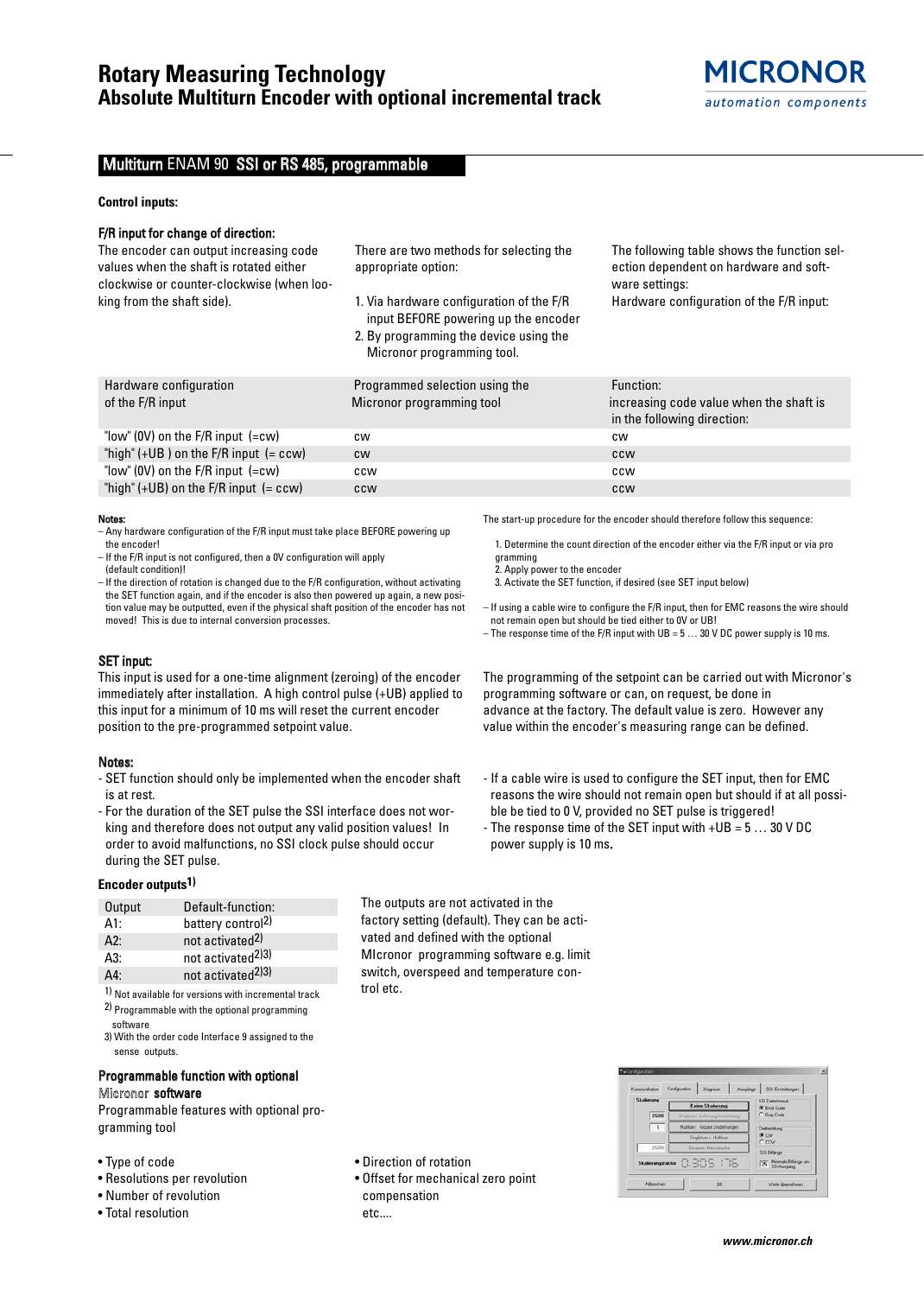# **Rotary Measuring Technology Absolute Multiturn Encoder with optional incremental track**

# Multiturn ENAM 90 SSI or RS 485, programmable

# Terminal assignment (SSI Synchronous Serial interface with 12pin plug)

| Signal:      | 0V | +UB | $+1$ | . . | $+D$ | -D              | <b>ST</b> | <b>VR</b> | A <sub>1</sub> | A <sub>2</sub> | $A3^{1}$ | $A4^{1}$       | -  |
|--------------|----|-----|------|-----|------|-----------------|-----------|-----------|----------------|----------------|----------|----------------|----|
| Interface 9: |    |     |      |     |      |                 |           |           |                | 0 Vsense       | +UBsense |                |    |
| Pin:         |    |     | c    |     |      | $6\overline{6}$ |           | $\Omega$  |                | 10             | 11       | $\overline{a}$ | PH |
| Col.:        | WH | BN  | GN   | YE  | GY   | PK              | <b>BU</b> | <b>RD</b> | BK             | VT             | GY<br>PK | <b>RD BU</b>   |    |

T: Clock signal<br>D: Data signal D: Data signal<br>ST: SET input. T SET input. The current position value is stored as new zero position (or the actual value is set to the preset value when using the programmable version).

VR: Up/down input. As long as this input is active, decreasing code values are transmitted when shaft turning clockwise. PH: Plug housing

Insulate unused outputs before initial start-up.

# Terminal assignment (RS485 interface 12 pin plug):

| Signal: | 0V | $+UB$     | $T/R -$ | $T/R+$           | 211<br>$\overline{\phantom{0}}$<br>Term <sup>zi</sup> | Term <sup>2</sup><br>$\overline{\phantom{0}}$ |     | <b>VR</b> |    |                       | __<br>Ξ |  |
|---------|----|-----------|---------|------------------|-------------------------------------------------------|-----------------------------------------------|-----|-----------|----|-----------------------|---------|--|
| Pin     |    |           |         |                  |                                                       |                                               | 71. |           | 10 | $\overline{a}$<br>. . | PH      |  |
| Col.:   | WH | <b>BN</b> | GN      | <b>VE</b><br>. . |                                                       |                                               |     | <b>RD</b> |    |                       |         |  |

 $R =$  Receive-channel<br> $T =$  Transmit-channel Transmit-channel VR: Up/down input. As long as this input (High-Level = +  $U_B$ ) is active, decreasing

code values are transmitted when shaft turning clockwise.  $PH =$  Plug housing

1) There is no SET input for the P3001 version but it can likewise be implemented using the command "<ESC> QP" (Write preset).

1 Spring element for cyl. pin DIN 6325 ø 6 2 Spring element short (Bracket No. 2) 3 Spring element long (Bracket No. 3)

4 Bracket (Bracket No. 4) 5 Slotted hole for screw M4

 $6$  2.5 mm deep M4 - 7 deep 7 8 M6 -10 deep

2)For the version with external termination: if the termination is desired (terminating resistor 120 Ohm), then both connections are to be tied together by means of a jumper (0 Ohm).

 $\overline{4}$ 

A1, A2, A3, A4: outputs, with software programmable

# SSI interface with incremental track (A/B)):

| Signal | 0V | $+UB$      |           | -<br>- | +D | n<br>–∟ | $\sim$ T<br>o. | <b>VR</b> | $\overline{\phantom{a}}$ |    | _ | . .       | ਵ  |  |
|--------|----|------------|-----------|--------|----|---------|----------------|-----------|--------------------------|----|---|-----------|----|--|
| Pin    |    | $\sqrt{2}$ | -<br>- 12 |        |    | $\sim$  | $7*$           |           | $\sqrt{2}$               | 10 |   | 10<br>. . | PH |  |
|        |    |            |           |        |    |         |                |           |                          |    |   |           |    |  |

# Dimensions:



# Mounting advice:

1)The brackets and shafts of the enoder and drive should not both be rigidly coupled together at the same time! We recommend the use of suitable couplings (see Accessories section).

2) Delivery includes a corresponding cylindric pin (see drawing), when the encoder is ordered with bracket type 2 (short spring device) or type 3 (long spring device).



**www.micronor.ch**